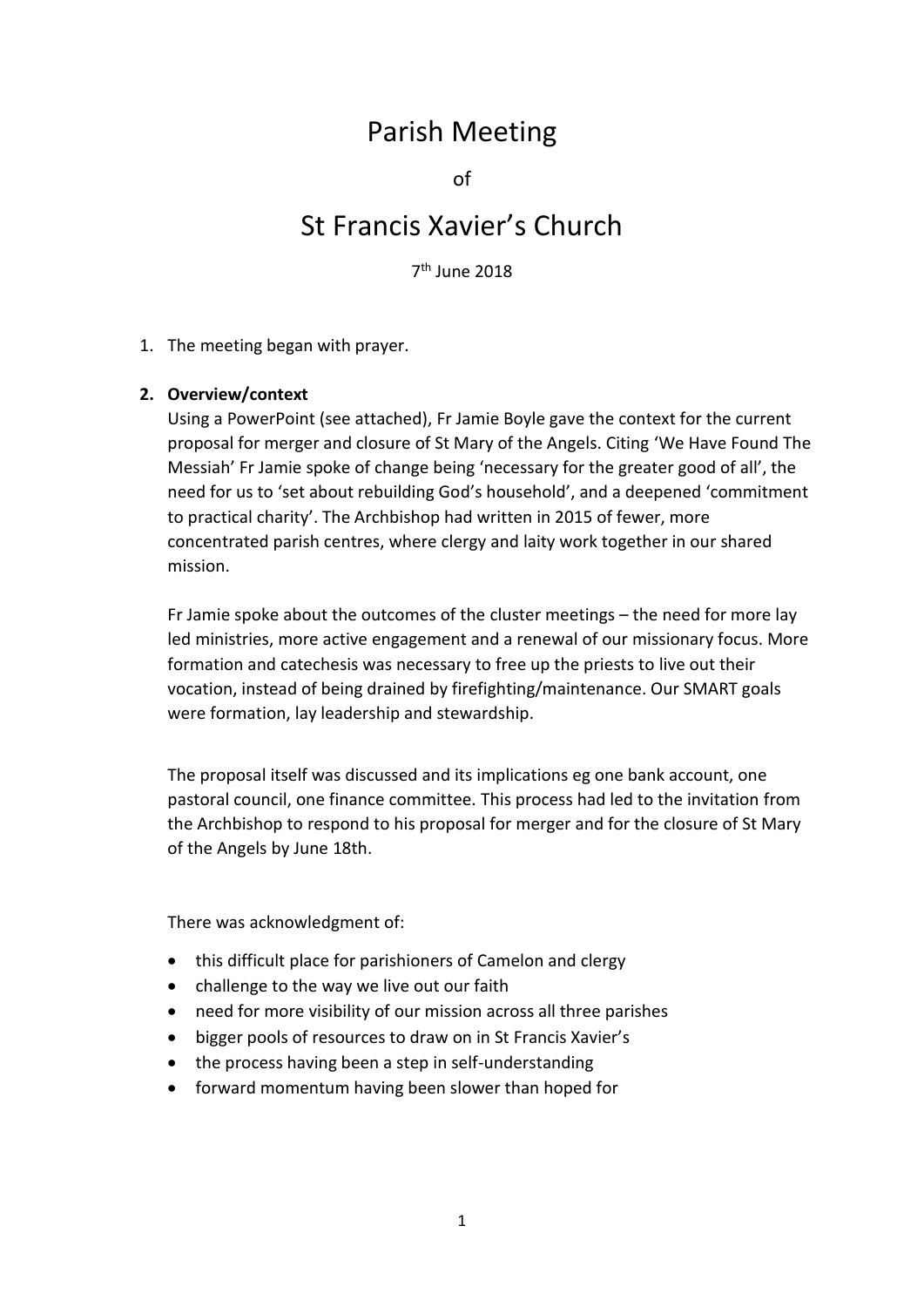## **3. Initial responses**

A show of hands showed that a majority of attendees had attended the Cluster Meetings.

Responses included:

- A sense that the whole Cluster Meeting process had been flawed
- Parishioners not feeling listened to/lack of needed community discernment
- The loss of diocesan personnel who could have helped in the process
- Parishioners less able to reach out to each other as a result
- A feeling of secrecy
- The need for a Canon Lawyer as we move forward
- Possibility of fundraising to support our brothers and sisters not being 'easy' under Canon Law
- Spreading priests by reducing the number of dioceses being a very slow process and with national implications
- The lack of progress since the meetings

Fr Jamie felt that progress had been made. He gave as examples increased cross parish activity, the 'Art of Accompaniment' and Alpha. He felt it was, 'okay to be making baby steps'. Issues regarding community strength were raised, including:

- Our young people needing more encouragement
- Our very good youth ministry
- The need to ask why young people who became involved in the Cluster Meetings were not part of the journey now
- Non-involvement of the Polish and Syro-Malabar communities

## **4. Welcome**

Our need to 'get better at welcoming' was raised. This led to discussion of the 'perennial problem' of losing the families who bring their children for the sacraments. Parishioners felt that the issue needed:

- Honesty about our internal issues as a church
- Total transparency with the People of God
- The need to reach out to young people 16-late 20's
- Discussion of the lack of all-school Mass at St Mungo's
- More awareness that 'we are the Church'
- The need to look at what we are doing to welcome everyone
- The cost for families without transport to get to Mass from Camelon
- Transport issues being resolved
- A 'wake up' call for all three parishes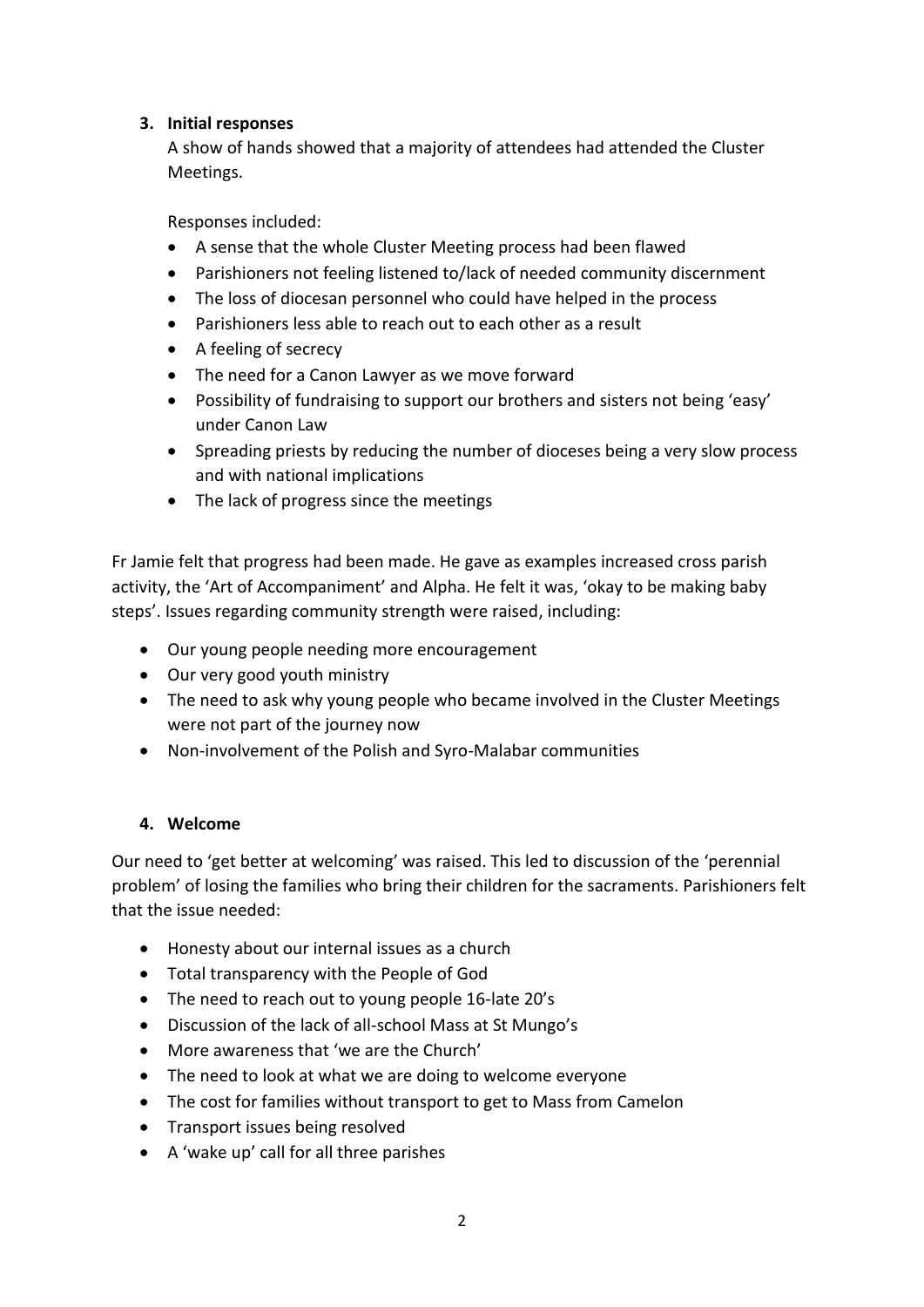Fr Jamie felt the concentrated environment described in the Archbishop's 2015 pastoral letter would help improve these aspects for development, 'but we must do more'. There has to be more focus on lay leadership particularly. Fr Jamie also spoke about the perceived lack of welcome in the St Francis Xavier community and described the potential challenge ahead of welcoming a whole community so they can find a new spiritual home amongst us. This gave rise to discussion of:

- Asking for a priest for 'sixty minutes' for Mass speaking of a faulty mindset
- Our being sent out at the end of every Mass on mission
- Involving the sacred in all the sodalities and groups, before or after meetings
- How do we get our young people to come to Mass?
- Should Larbert be part of the merger? Situation in Grangemouth?
- Priests' retirements delayed due to fears of leaving parishes priestless
- Need to let priests retire
- Concern for Canon Urquhart, which Fr Jamie allayed, saying the best choice for him would be made

## **5.Sacraments**

The Sacraments of Initiation became the focus. Fr Jamie described trying various approaches and the merits and difficulties of each were discussed including:

- Formation being well received this year
- Accompaniment needed as we encourage parents
- The message 'there is a place for you here and we want to walk with you'
- Formation on the Mass
- Something being 'wrong' with the whole system
- 60 baptisms per annum but not 60 new babies in the congregation
- Melee of non-practicing Catholics affecting our worship experience
- Children experiencing First Eucharist with parents from within the parish community
- Impact on parishioners of 'too many' First Communions

#### **6.Needs**

Needs which emerged were:

- An ongoing forum to discuss issues
- Need to understand the implications of decisions better
- To speak to the Archbishop and listen to him, not 'talking into a vacuum'
- Building on cluster meeting initiatives
- Need for lots of work